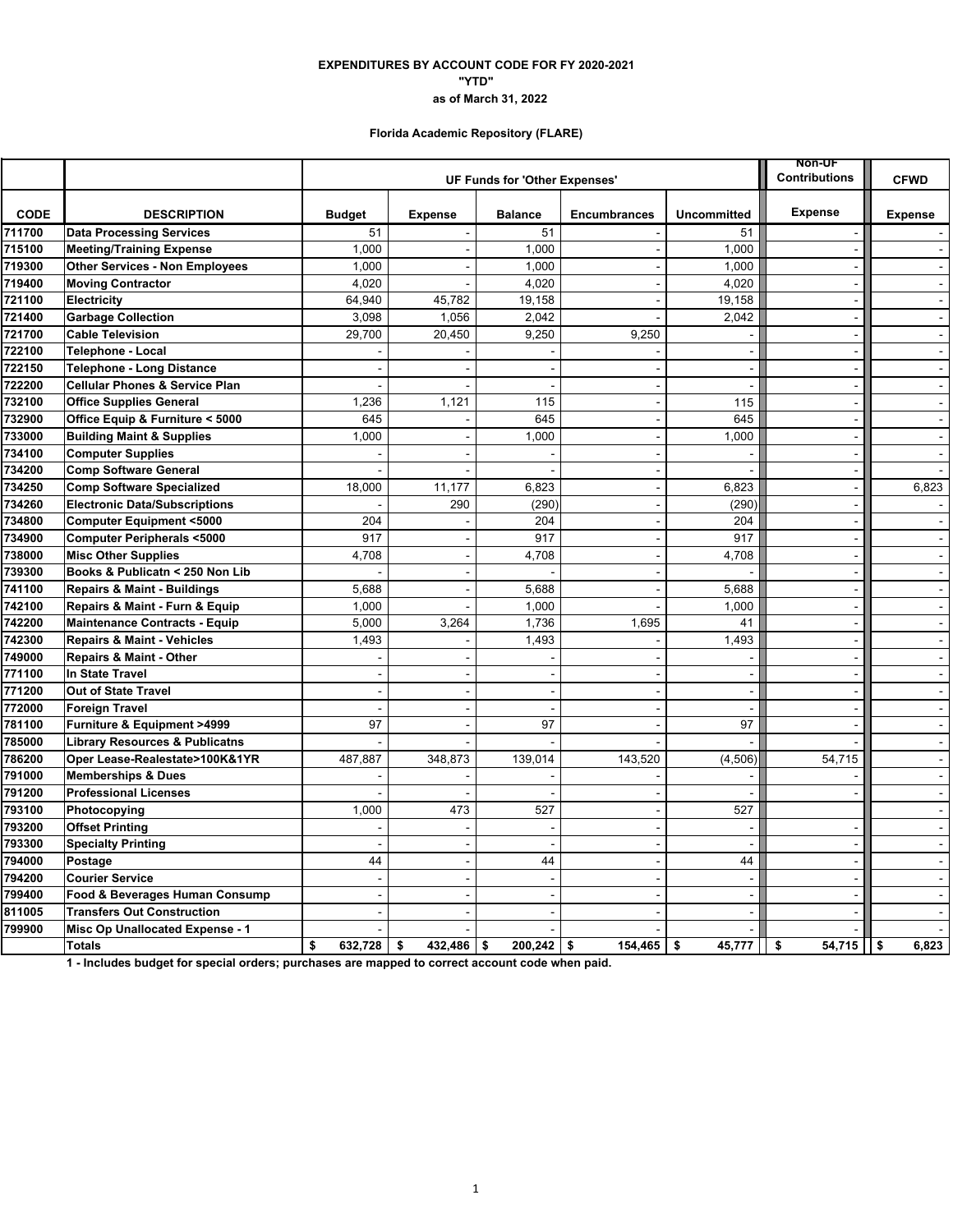### **"YTD" EXPENDITURES BY ACCOUNT CODE FOR FY 2020-2021 as of February 28, 2022**

# **Florida Academic Repository (FLARE)**

|             |                                           |               | <b>NON-UF</b><br><b>Contributions</b> | <b>CFWD</b>              |                          |                          |                          |                |
|-------------|-------------------------------------------|---------------|---------------------------------------|--------------------------|--------------------------|--------------------------|--------------------------|----------------|
|             |                                           |               |                                       |                          |                          |                          |                          |                |
| <b>CODE</b> | <b>DESCRIPTION</b>                        | <b>Budget</b> | <b>Expense</b>                        | <b>Balance</b>           | <b>Encumbrances</b>      | <b>Uncommitted</b>       | <b>Expense</b>           | <b>Expense</b> |
| 711700      | <b>Data Processing Services</b>           | 51            |                                       | 51                       |                          | 51                       |                          |                |
| 715100      | <b>Meeting/Training Expense</b>           | 1,000         |                                       | 1,000                    | $\sim$                   | 1,000                    | $\sim$                   | $\sim$         |
| 719300      | <b>Other Services - Non Employees</b>     | 1,000         |                                       | 1.000                    | $\sim$                   | 1,000                    |                          | $\sim$         |
| 719400      | <b>Moving Contractor</b>                  | 4,020         |                                       | 4,020                    |                          | 4,020                    |                          |                |
| 721100      | <b>Electricity</b>                        | 64,940        | 41,362                                | 23,578                   |                          | 23,578                   | $\sim$                   | $\sim$         |
| 721400      | <b>Garbage Collection</b>                 | 3,098         | 976                                   | 2.122                    |                          | 2,122                    |                          | $\sim$         |
| 721700      | <b>Cable Television</b>                   | 29,700        | 17,975                                | 11,725                   | 11,725                   | $\overline{\phantom{a}}$ | $\blacksquare$           | $\sim$         |
| 722100      | <b>Telephone - Local</b>                  |               |                                       |                          | $\sim$                   | $\sim$                   | $\sim$                   | $\blacksquare$ |
| 722150      | Telephone - Long Distance                 |               |                                       |                          |                          | $\blacksquare$           | ÷,                       | $\blacksquare$ |
| 722200      | <b>Cellular Phones &amp; Service Plan</b> |               |                                       | $\overline{\phantom{a}}$ |                          | $\blacksquare$           | $\blacksquare$           | $\sim$         |
| 732100      | <b>Office Supplies General</b>            | 1,236         | 1,121                                 | 115                      | $\blacksquare$           | 115                      | $\sim$                   | $\omega$       |
| 732900      | Office Equip & Furniture < 5000           | 645           |                                       | 645                      | $\blacksquare$           | 645                      | $\blacksquare$           | $\blacksquare$ |
| 733000      | <b>Building Maint &amp; Supplies</b>      | 1,000         |                                       | 1,000                    | $\sim$                   | 1,000                    | $\blacksquare$           | $\sim$         |
| 734100      | <b>Computer Supplies</b>                  |               |                                       |                          | $\overline{a}$           |                          |                          | $\omega$       |
| 734200      | <b>Comp Software General</b>              |               |                                       |                          |                          |                          | $\sim$                   | $\mathbf{r}$   |
| 734250      | <b>Comp Software Specialized</b>          | 18,000        | 11,177                                | 6,823                    | $\blacksquare$           | 6,823                    | $\blacksquare$           | 6,823          |
| 734260      | <b>Electronic Data/Subscriptions</b>      |               | 280                                   | (280)                    |                          | (280)                    | ÷,                       |                |
| 734800      | <b>Computer Equipment &lt;5000</b>        | 204           |                                       | 204                      | $\sim$                   | 204                      | $\sim$                   | $\blacksquare$ |
| 734900      | <b>Computer Peripherals &lt;5000</b>      | 917           |                                       | 917                      | $\blacksquare$           | 917                      | $\sim$                   | $\sim$         |
| 738000      | <b>Misc Other Supplies</b>                | 4,708         |                                       | 4,708                    | $\overline{a}$           | 4,708                    |                          | $\omega$       |
| 739300      | Books & Publicatn < 250 Non Lib           |               |                                       |                          | $\overline{\phantom{a}}$ |                          | $\sim$                   | $\sim$         |
| 741100      | <b>Repairs &amp; Maint - Buildings</b>    | 5,688         |                                       | 5,688                    |                          | 5,688                    | $\blacksquare$           | $\sim$         |
| 742100      | Repairs & Maint - Furn & Equip            | 1,000         |                                       | 1.000                    |                          | 1,000                    | $\blacksquare$           | $\blacksquare$ |
| 742200      | <b>Maintenance Contracts - Equip</b>      | 5,000         | 2,903                                 | 2,097                    | 2,055                    | 42                       | $\sim$                   | $\sim$         |
| 742300      | <b>Repairs &amp; Maint - Vehicles</b>     | 1,493         | $\overline{a}$                        | 1,493                    | $\sim$                   | 1,493                    | $\sim$                   | $\omega$       |
| 749000      | <b>Repairs &amp; Maint - Other</b>        |               |                                       |                          |                          |                          |                          | $\Delta$       |
| 771100      | In State Travel                           |               |                                       |                          |                          | $\sim$                   | $\sim$                   | $\sim$         |
| 771200      | Out of State Travel                       |               |                                       |                          |                          | $\blacksquare$           |                          | $\blacksquare$ |
| 772000      | <b>Foreign Travel</b>                     |               |                                       |                          |                          |                          |                          | $\sim$         |
| 781100      | <b>Furniture &amp; Equipment &gt;4999</b> | 97            | $\sim$                                | 97                       | $\blacksquare$           | 97                       | $\sim$                   | $\blacksquare$ |
| 785000      | <b>Library Resources &amp; Publicatns</b> |               |                                       |                          |                          |                          |                          | $\omega$       |
| 786200      | Oper Lease-Realestate>100K&1YR            | 487,887       | 304,460                               | 183,427                  | 187,753                  | (4, 326)                 | 54,715                   | $\blacksquare$ |
| 791000      | <b>Memberships &amp; Dues</b>             |               |                                       |                          |                          |                          |                          | $\sim$         |
| 791200      | <b>Professional Licenses</b>              |               |                                       |                          |                          |                          |                          | $\blacksquare$ |
| 793100      | Photocopying                              | 1,000         | 441                                   | 559                      | $\blacksquare$           | 559                      |                          | $\sim$         |
| 793200      | <b>Offset Printing</b>                    |               |                                       |                          | $\sim$                   | ÷                        | $\sim$                   | $\sim$         |
| 793300      | <b>Specialty Printing</b>                 |               |                                       |                          |                          |                          |                          | $\blacksquare$ |
| 794000      | Postage                                   | 44            |                                       | 44                       | $\sim$                   | 44                       | $\sim$                   | $\sim$         |
| 794200      | <b>Courier Service</b>                    |               |                                       |                          | $\overline{a}$           | $\sim$                   | $\sim$                   | $\Delta$       |
| 799400      | Food & Beverages Human Consump            |               |                                       |                          |                          | $\blacksquare$           | $\overline{\phantom{a}}$ | $\blacksquare$ |
| 811005      | <b>Transfers Out Construction</b>         |               |                                       |                          |                          | ÷.                       |                          | $\sim$         |
| 799900      | Misc Op Unallocated Expense - 1           |               |                                       |                          |                          |                          |                          | $\omega$       |
|             | <b>Totals</b>                             | \$<br>632,728 | $380,695$ \$<br>\$                    | $252.033$ \$             | 201,533                  | \$<br>50.500             | $54,715$   \$<br>\$      | 6,823          |

**1 - Includes budget for special orders; purchases are mapped to correct account code when paid.**